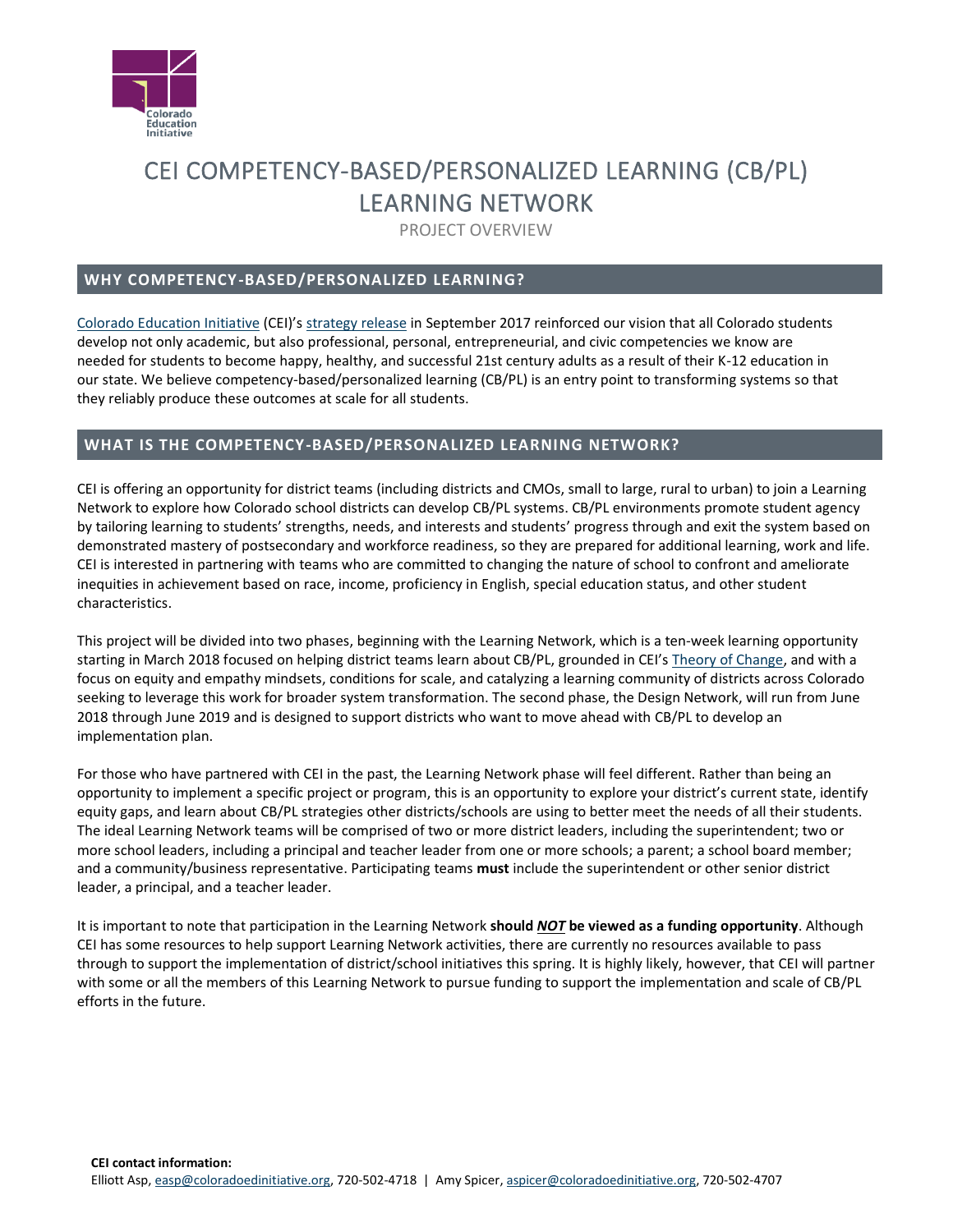## **WHAT ARE THE BENEFITS FOR PARTNER DISTRICTS?**

During the Learning Network, CEI will support district teams to strengthen the mindsets necessary for system transformation, to explore strategies to implement CB/PL, and to identify conditions required to scale promising and proven practices. Teams will:

- Analyze district- and school-level data to uncover equity gaps
- Use empathy-building tools to deepen their understanding of the causes of equity gaps
- Examine strategies for implementing CB/PL
- Participate in two networked convenings with other Colorado school districts
- Learn from and share ideas with other participating teams
- Develop a goal to guide and focus their CB/PL efforts

#### **WHO IS A GOOD FIT?**

The Learning Network is designed for districts that are intrigued by the potential of CB/PL to transform teaching and learning and want to learn about more about the nature of CB/PL, as well as implementation strategies and challenges. While we imagine that this network will be especially meaningful for districts in earlier stages of moving toward a CB/PL system, it might also be a good fit for districts who have started advancing toward CB/PL in some ways but are particularly interested to learn more about the aspects of CB/PL listed below. Teams most likely to succeed in the CB/PL Learning Network:

- Have a strong interest in moving toward a CB/PL system to better meet the needs of all their students, with specific interest in building systems that promote student agency by tailoring learning to students' strengths, needs, and interests and where each student will progress through and exit the system based on demonstrated mastery of postsecondary and workforce readiness (see CEI's Competency[-based/Personalized Learning Theory of Change\)](http://www.coloradoedinitiative.org/wp-content/uploads/2018/01/CEI_CBPL_TheoryofChange_Jan2018.pdf)
- Demonstrate a willingness to publicly acknowledge and confront systemic discrepancies in student outcomes and opportunities to learn, by race, gender, income, IEP status, English language proficiency, and other student characteristics
- Are committed to exploring how CB/PL can reduce or eliminate those discrepancies in student outcomes and opportunities, specifically by articulating clear competencies for student learning, building a supportive culture and climate, and changing teaching and learning practices
- Are committed to joining a network that will support districts to learn from and with each other about CB/PL

#### **EXPECTATIONS FOR PARTICIPATION**

Learning Network teams (including a minimum of five members to include at least one of the following roles: a building principal, teacher leader, and senior district leader; see ideal team composition above) will be expected to:

- Actively engage as thought partners with CEI and the entire Learning Network
- Engage authentically with stakeholders (students, staff, and community) to inform the team's understanding of equity gaps
- Analyze and reflect on district- and school-level data with CEI staff and other Learning Network teams
- Meet regularly as a team
- Send a full team to attend both convenings (March 7; May 10)
- Host a district visit for CEI staff
- Save the date for CEI's annual Showcase for the launch of the Design Network phase (June, dates and location to be confirmed soon)